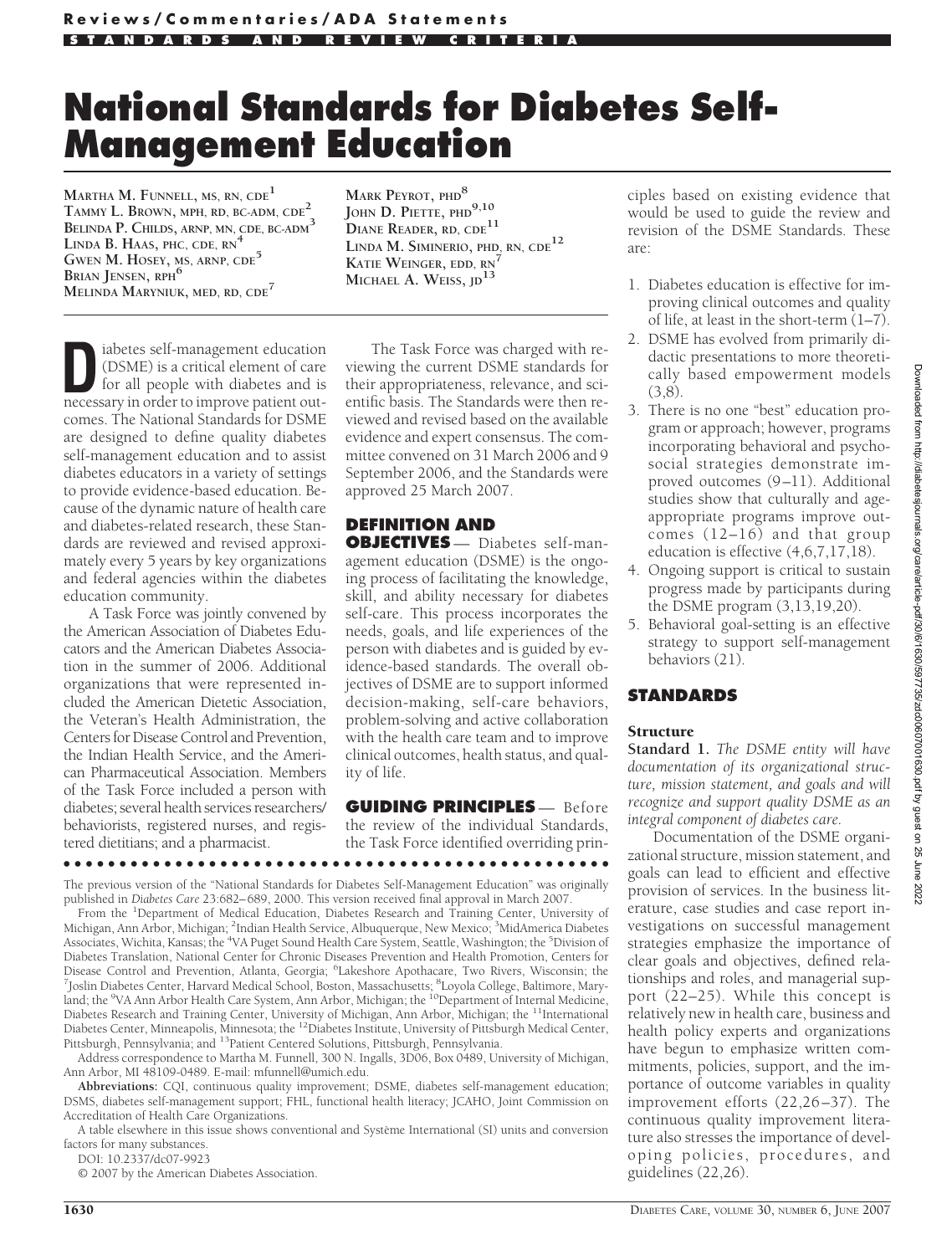Documentation of the organizational structure, mission statement, and goals can lead to efficient and effective provision of DSME. Documentation of an organizational structure that delineates channels of communication and represents institutional commitment to the educational entity is critical for success (38 – 42). According to the Joint Commission on Accreditation of Health Care Organizations (JCAHO) (26), this type of documentation is equally important for small and large health care organizations. Health care and business experts overwhelmingly agree that documentation of the process of providing services is a critical factor in clear communication and provides a solid basis from which to deliver quality diabetes education (22.26, 33,35–37). In 2005, JACHO published the *Joint Commission International Standards for Disease or Condition-Specific Care*, which outlines national standards and performance measurements for diabetes and addresses diabetes selfmanagement education as one of seven

critical elements (26). **Standard 2.** *The DSME entity shall appoint an advisory group to promote quality. This group shall include representatives from the health professions, people with diabetes, the community, and other stakeholders*.

Established and new systems (e.g., committees, governing bodies, advisory groups) provide a forum and a mechanism for activities that serve to guide and sustain the DSME entity (30,39-41). Broad participation of organization(s) and community stakeholders, including health professionals, people with diabetes, consumers, and other community interest groups, at the earliest possible moment in the development, ongoing planning, and outcomes evaluation process (22,26,33,35,36,41) can increase knowledge and skills about the local community and enhance collaborations and joint decision-making. The result is a DSME program that is patient-centered, more responsive to consumer-identified needs and the needs to the community, more culturally relevant, and of greater personal interest to consumers (43–50). **Standard 3.** *The DSME entity will determine the diabetes educational needs of the target population(s) and identify resources necessary to meet these needs.*

Clarifying the target population and determining its self-management educational needs serve to focus resources and maximize health benefits (51–53). The assessment process should identify the

educational needs of all individuals with diabetes, not just those who frequently attend clinical appointments (51). DSME is a critical component of diabetes treatment (2,54,55), yet the majority of individuals with diabetes do not receive any formal diabetes education (56,57). Thus, identification of access issues is an essential part of the assessment process (58). Demographic variables, such as ethnic background, age, formal educational level, reading ability, and barriers to participation in education, must also be considered to maximize the effectiveness of DSME for the target population (13–  $19,43 - 47,59 - 61$ ).

**Standard 4.** *A coordinator will be designated to oversee the planning, implementation, and evaluation of diabetes selfmanagement education. The coordinator will have academic or experiential preparation in chronic disease care and education and in program management*.

The role of the coordinator is essential to ensure that quality diabetes education is delivered through a coordinated and systematic process. As new and creative methods to deliver education are explored, the coordinator plays a pivotal role in ensuring accountability and continuity of the educational process (23,60 – 62). The individual serving as the coordinator will be most effective if there is familiarity with the lifelong process of managing a chronic disease (e.g., diabetes) and with program management.

### Process

**Standard 5.** *DSME will be provided by one or more instructors. The instructors will have recent educational and experiential preparation in education and diabetes management or will be a certified diabetes educator. The instructor(s) will obtain regular continuing education in the field of diabetes management and education. At least one of the instructors will be a registered nurse, dietitian, or pharmacist. A mechanism must be in place to ensure that the participant's needs are met if those needs are outside the instructors' scope of practice and expertise.*

Diabetes education has traditionally been provided by nurses and dietitians. Nurses have been utilized most often as instructors in the delivery of formal DSME (2,3,5,63–67). With the emergence of medical nutrition therapy (66 – 70), registered dietitians became an integral part of the diabetes education team. In more recent years, the role of the diabetes educator has expanded to other disciplines, particularly pharmacists (73–

### *Standards and Review Criteria*

79). Reviews comparing the effectiveness of different disciplines for education report mixed results (3,5,6). Generally, the literature favors current practice that utilizes the registered nurse, registered dietitian, and the registered pharmacist as the key primary instructors for diabetes education and members of the multidisciplinary team responsible for designing the curriculum and assisting in the delivery of DSME (1–7,77). In addition to registered nurses, registered dietitians, and pharmacists, a number of studies reflect the ever-changing and evolving health care environment and include other health professionals (e.g., a physician, behaviorist, exercise physiologist, ophthalmologist, optometrist, podiatrist)  $(48,80 - 84)$  and, more recently, lay health and community workers (85–91) and peers (92) to provide information, behavioral support, and links with the health care system as part of DSME.

Expert consensus supports the need for specialized diabetes and educational training beyond academic preparation for the primary instructors on the diabetes team (64,93–97). Certification as a diabetes educator by the National Certification Board for Diabetes Educators (NCBDE) is one way a health professional can demonstrate mastery of a specific body of knowledge, and this certification has become an accepted credential in the diabetes community (98). An additional credential that indicates specialized training beyond basic preparation is board certification in advanced Diabetes Management (BC-ADM) offered by the American Nurses Credentialing Center (ANCC), which is available for master's prepared nurses, dietitians, and pharmacists (48,84,99).

DSME has been shown to be most effective when delivered by a multidisciplinary team with a comprehensive plan of care (7,31,52,100 –102). Within the multidisciplinary team, team members work interdependently, consult with one another, and have shared objectives (7,103,104). The team should have a collective combination of expertise in the clinical care of diabetes, medical nutrition therapy, educational methodologies, teaching strategies, and the psychosocial and behavioral aspects of diabetes selfmanagement. A referral mechanism should be in place to ensure that the individual with diabetes receives education from those with appropriate training and credentials. It is essential in this collaborative and integrated team approach that individuals with diabetes are viewed as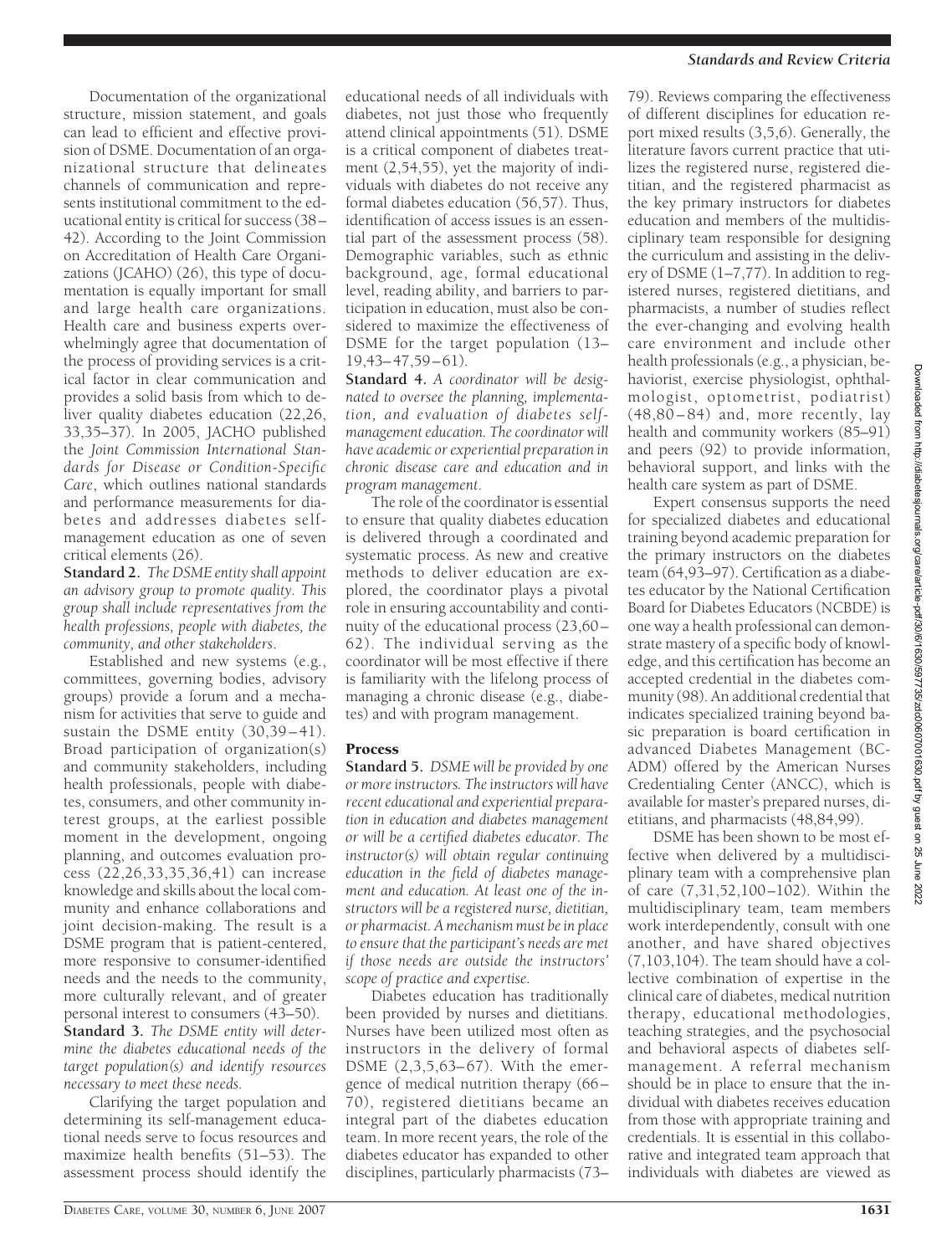leaders of their team and assume an active role in designing their educational experience (7,20,31,100 –102,104).

**Standard 6.** *A written curriculum reflecting current evidence and practice guidelines, with criteria for evaluating outcomes, will serve as the framework for the DSME entity. Assessed needs of the individual with pre-diabetes and diabetes will determine which of the content areas listed below are to be provided*:

- Describing the *diabetes disease process* and *treatment options*
- Incorporating *nutritional management* into lifestyle
- Incorporating *physical activity* into lifestyle
- Using *medication(s*) safely and for maximum therapeutic effectiveness
- *Monitoring blood glucose* and other parameters and interpreting and using the results for self-management decision making
- Preventing, detecting, and treating *acute complications*
- Preventing detecting, and treating *chronic complications*
- Developing personal strategies to address psychosocial issues and concerns
- Developing personal strategies to promote health and behavior change

People with diabetes and their families and caregivers have a great deal to learn in order to become effective self-managers of their diabetes. A core group of topics are commonly part of the curriculum taught in comprehensive programs that have demonstrated successful outcomes (1,2,3,6,105–109). The curriculum, a coordinated set of courses and educational experiences, includes learning outcomes and effective teaching strategies (110-112). The curriculum is dynamic and needs to reflect current evidence and practice guidelines (112–117). Current educational research reflects the importance of emphasizing practical, problemsolving skills, collaborative care, psychosocial issues, behavior change, and strategies to sustain self-management efforts (31.39.42.48.98.118-122).

The content areas delineated above provide instructors with an outline for developing this curriculum. It is important that the content be tailored to match each individual's needs and adapted as necessary for age, type of diabetes (including pre-diabetes and pregnancy), cultural influences, health literacy, and other comorbidities (123,124). The content areas are designed to be applicable in all set-

tings and represent topics that can be developed in basic, intermediate, and advanced levels. Approaches to education that are interactive and patient-centered have been shown to be effective (83,119,121,122,125–127).

These content areas are presented in behavioral terms and thereby exemplify the importance of action-oriented, behavioral goals and objectives (13,21,55,121– 123,128,129). Creative, patient-centered experience-based delivery methods are effective for supporting informed decision-making and behavior change and go beyond the acquisition of knowledge.

**Standard 7.** *An individual assessment and education plan will be developed collaboratively by the participant and instructor(s) to direct the selection of appropriate educational interventions and self-management support strategies. This assessment and education plan and the intervention and outcomes will be documented in the education record.*

Multiple studies indicate the importance of individualizing education based on the assessment (1,56,68,131–135). The assessment includes information about the individual's relevant medical history, age, cultural influences, health beliefs and attitudes, diabetes knowledge, self-management skills and behaviors, readiness to learn, health literacy level, physical limitations, family support, and financial status (10 –17,19,131,136 – 138). The majority of these studies support the importance of attitudes and health beliefs in diabetes care outcomes (1,68,134,135,138,139).

In addition, functional health literacy (FHL) level can affect patients' selfmanagement, communication with clinicians, and diabetes outcomes (140,141). Simple tools exist for measuring FHL as part of an overall assessment process  $(142–144)$ .

Many people with diabetes experience problems due to medication costs, and asking patients about their ability to afford treatment is important (144). Comorbid chronic illness (e.g., depression and chronic pain) as well as more general psychosocial problems can pose significant barriers to diabetes self-management  $(104, 146 - 151)$ ; considering these issues in the assessment may lead to more effective planning  $(149 - 151)$ .

Periodic reassessment determines attainment of the educational objectives or the need for additional and creative interventions and future reassessment (7,97,100,152). A variety of assessment

modalities, including telephone follow-up and other information technologies (e.g., Web-based, automated phone calls), may augment face-to-face assessments (97,99).

While there is little direct evidence on the impact of documentation on patient outcomes, it is required to receive payment for services. In addition, documentation of patient encounters guides the educational process, provides evidence of communication among instructional staff, may prevent duplication of services, and provides information on adherence to guidelines (37,64,100,131,153). Providing information to other members of the patient's health care team through documentation of educational objectives and personal behavioral goals increases the likelihood that all of the members will address these issues with the patient (37,98,153).

The use of evidence-based performance and outcome measures has been adopted by organizations and initiatives such asthe Centers for Medicare and Medicaid Services (CMS), the National Committee for Quality Assurance (NCQA), the Diabetes Quality Improvement Project (DQIP), the Health Plan Employer Data and Information Set (HEDIS), the Veterans Administration Health System, and JCAHO (26,154).

Research suggests that the development of standardized procedures for documentation, training health professionals to document appropriately, and the use of structured standardized forms based on current practice guidelines can improve documentation and may ultimately improve quality of care (100,153–155).

**Standard 8.** *A personalized follow-up plan for ongoing self management support will be developed collaboratively by the participant and instructor(s). The patient's outcomes and goals and the plan for ongoing self management support will be communicated to the referring provider.*

While DSME is necessary, it is not sufficient for patients to sustain a lifetime of diabetes self-care (55). Initial improvements in metabolic and other outcomes diminish after  $\sim$  6 months (3). To sustain behavior at the level of self-management needed to effectively manage diabetes, most patients need ongoing diabetes selfmanagement support (DSMS).

DSMS is defined as activities to assist the individual with diabetes to implement and sustain the ongoing behaviors needed to manage their illness. The type of support provided can include behavioral, ed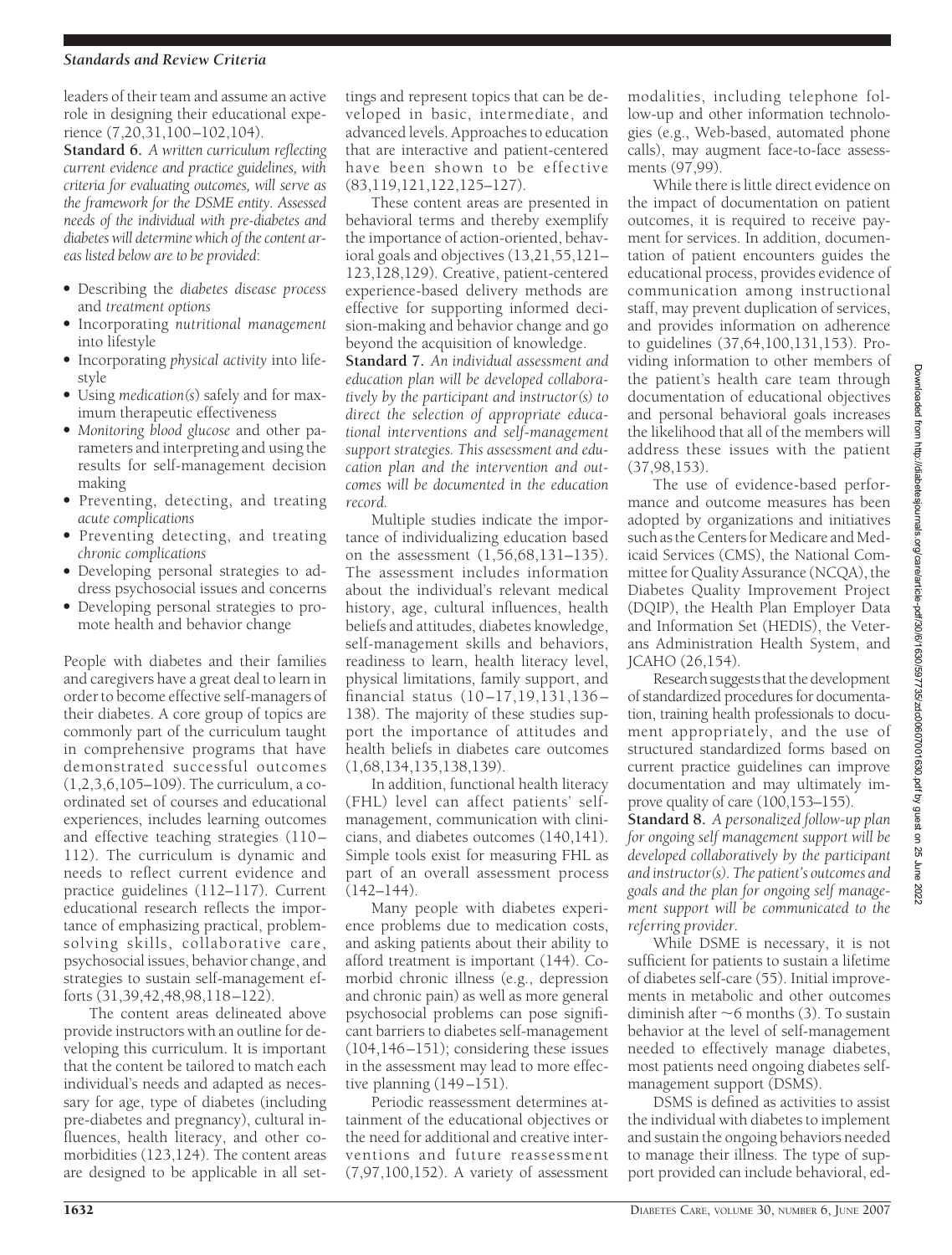ucational, psychosocial, or clinical  $(13,121-123)$ .

A variety of strategies are available for providing DSMS both within and outside the DSME entity. Some patients benefit from working with a nurse case manager (7,20,98,157). Case management for DSMS can include reminders about needed follow-up care and tests, medication management, education, behavioral goal-setting, and psychosocial support/ connection to community resources.

The effectiveness of providing DSMS through disease-management programs, trained peers and health community workers, community-based programs, use of technology, ongoing education and support groups, and medical nutrition therapy has also been established  $(7,13,89 - 92,101,121 - 123,158 - 159)$ .

While the primary responsibility for diabetes education belongs to the DSME entity, patients benefit by receiving reinforcement of content and behavioral goals from their entire health care team (100). Additionally, many patients receive DSMS through their provider. Thus, communication is essential to ensure that patients receive the support they need.

### **Outcomes**

**Standard 9.** *The DSME entity will measure attainment of patient-defined goals and patient outcomes at regular intervals using appropriate measurement techniques to evaluate the effectiveness of the educational intervention.*

In addition to program-defined goals and objectives (e.g., learning goals, metabolic, and other health outcomes), the DSME entity needs to assess each patient's personal self-management goals and his/ her progress toward those personal goals. The AADE7 self-care behaviors provide a useful framework for assessment and documentation. Diabetes self-management behaviors include physical activity, healthy eating, medication taking, monitoring blood glucose, diabetes self-care related problem solving, reducing risks of acute and chronic complications, and psychosocial aspects of living with diabetes (112,160). Assessments of patient outcomes should occur at appropriate intervals. The interval depends on the outcome itself and the timeframe provided within the selected goals. For some areas, the indicators, measures, and timeframes may be based on guidelines from professional organizations or government agencies. In addition to assessing progress toward personal behavioral goals, a plan

needs to be in place to communicate personal goals and progress to other team members.

The AADE Outcome Standards for Diabetes Education specify self-management behavior as the key outcome (112,160). Knowledge is an outcome to the degree that it is actionable (i.e., knowledge that can be translated into self-management behavior). In turn, effective self-management is one (but not the only) contributor to longerterm, higher-order outcomes such as clinical status (e.g., control of glycemia, blood pressure, and cholesterol), health status (e.g., avoidance of complications), and subjective quality of life. Thus, patient selfmanagement behaviors are at the core of the outcomes evaluation.

**Standard 10.** *The DSME entity will measure the effectiveness of the education process and determine opportunities for improvement using a written continuous quality improvement plan that describes and documents a systematic review of the entities' process and outcome data.*

Diabetes education must be responsive to advances in knowledge, treatment strategies, educational strategies, psychosocial interventions, and the changing health care environment. Continuous quality improvement (CQI) is an iterative, planned process (161) that leads to improvement in the delivery of patient education (162). The CQI plan should define quality based on and consistent with the organization's mission, vision, and strategic plan and include identifying and prioritizing improvement opportunities (163). Once improvement projects are identified and selected, the plan should incorporate timelines and important milestones including data collection, analysis, and presentation of results (163). Outcome measures indicate the result of a process (i.e., whether changes are actually leading to improvement), while process measures provide information about what caused those results (163– 164). Process measures are often targeted to those processes that typically impact the most important outcomes. Measuring both process and outcomes helps to ensure that change is successful without causing additional problems in the system (164).

**Acknowledgments**— Work on this article was supported in part by grant nos. NIH5P60 DK20572 and 1 R18 0K062323 from the National Institute of Diabetes and Digestive and

Kidney Diseases of the National Institutes of Health.

The Task Force gratefully acknowledges the assistance and support of Paulina Duker, MPH, APRN-BC, CDE, and Nathanial Clark, MD, CDE, of the American Diabetes Association; Lori Porter, MBA, RD, CAE, of the American Association of Diabetes Educators; and Karmeen Kulkarni, MS, RD, BC-ADM, Past President, Health Care and Education of the American Diabetes Association; Malinda Peeples, MS, RN, CDE, Past President of the American Association of Diabetes Educators; and Carole' Mensing, RN, MA, CDE, for their insights and helpful suggestions.

We also gratefully acknowledge the work of the previous Task Force for the National Standards for DSME: Carole' Mensing, RN, MA, CDE; Jackie Boucher, MS, RD, LD, CDE; Marjorie Cypress, MS, C-ANP, CDE; Katie Weinger, EdD, RN; Kathryn Mulcahy, MSN, RN, CDE; Patricia Barta, RN, MPH, CDE; Gwen Hosey, MS, ARNP, CDE; Wendy Kopher, RN, C, CDE, HTP; Andrea Lasichak, MS, RD, CDE; Betty Lamb, RN, MSN; Mavourneen Mangan, RN, MS, ANP, C, CDE; Jan Norman, RD, CDE; Jon Tanja, BS, MS, RPH; Linda Yauk, MS, RD, LD, CDE; Kimberlydawn Wisdom, MD, MS; and Cynthia Adams, PhD

### **References**

- 1. Brown SA: Interventions to promote diabetes self-management: state of the science. *Diabetes Educ* 25 (6 Suppl.):52– 61, 1999
- 2. Norris SL, Engelgau MM, Naranyan KMV: Effectiveness of self-management training in type 2 diabetes: a systematic review of randomized controlled trials. *Diabetes Care* 24:561–587, 2001
- 3. Norris SL, Lau J, Smith SJ, Schmid CH, Engelgau MM: Self-management education for adults with type 2 diabetes: a meta-analysis on the effect on glycemic control. *Diabetes Care* 25:1159 –1171, 2002
- 4. Norris SL: Self-management education in type 2 diabetes. *Practical Diabetology* 22:713, 2003
- 5. Gary TL, Genkinger JM, Guallar E, Peyrot M, Brancati FL: Meta-analysis of randomized educational and behavioral interventions in type 2 diabetes. *Diabetes Educ* 29:488 –501, 2003
- 6. Deakin T, McShane CE, Cade JE, et al. Review: group based education in selfmanagement strategies improves outcomes in type 2 diabetes mellitus. *Cochrane Database Syst Rev* (2): CD003417, 2005
- 7. Renders CM, Valk GD, Griffin SJ, Wagner EH, Eijk van JThM, Assendelft WJJ: Interventions to improve the management of diabetes in primary care, outpatient, and community settings: a systematic review. *Diabetes Care* 24: 1821–1833, 2001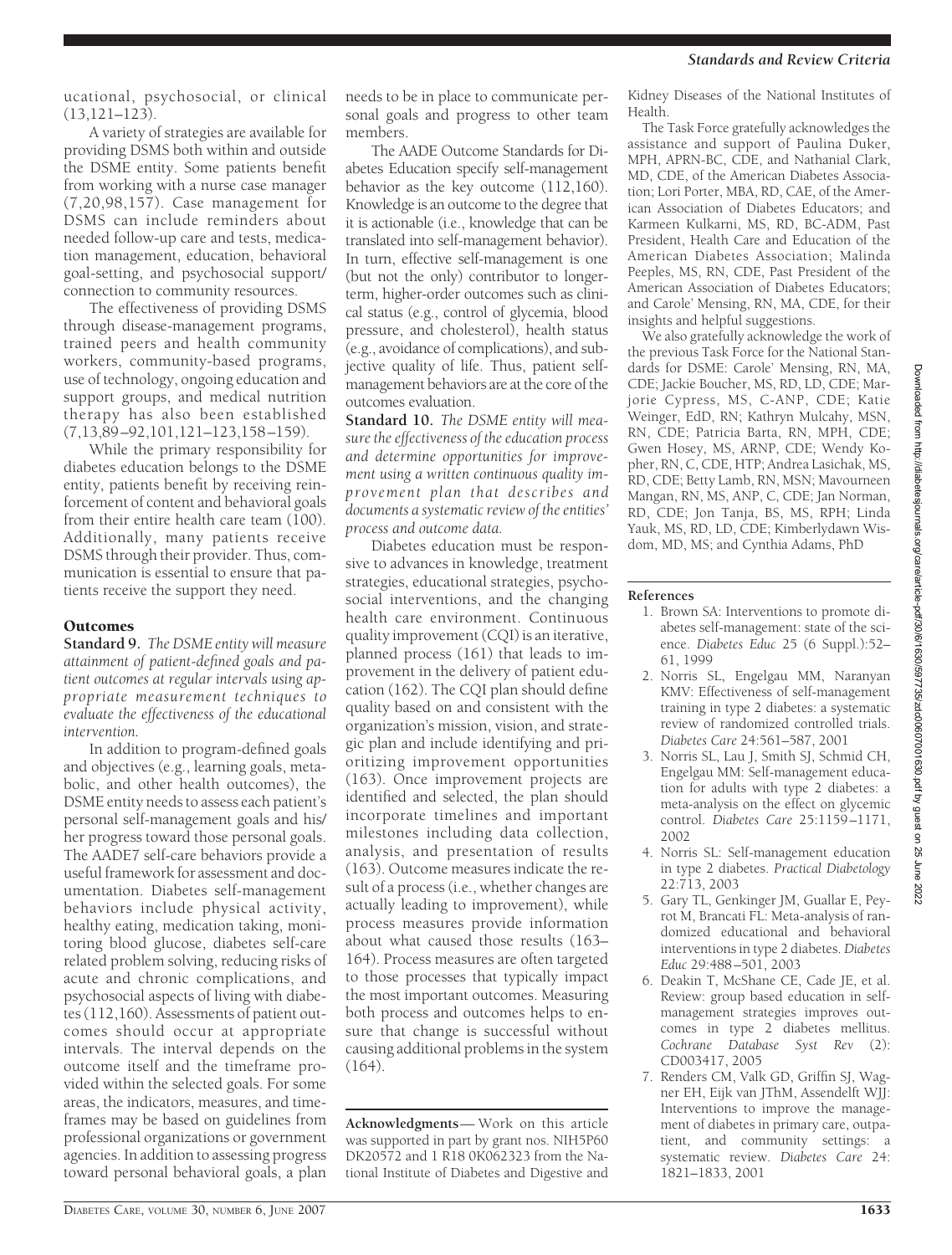- 8. Funnell MM, Anderson RM: Patient empowerment: a look back, a look ahead. *Diabetes Educ* 29:454 – 464, 2003
- 9. Roter DL, Hall JA, Merisca R, Nordstrom B, Cretin D, Svarstad B: Effectiveness of interventions to improve patient compliance: a meta-analysis. *Medical Care* 36: 1138 –1161, 1998
- 10. Barlow J, Wright C, Sheasby J, et al: Self-management approaches for people with chronic conditions: a review. *Patient Education and Counseling* 48: 177–187, 2002
- 11. Skinner TC, Cradock S, Arundel F, Graham W: Lifestyle and behavior: four theories and a philosophy: self-management education for individuals newly diagnosed with type 2 diabetes.*Diabetes Spectrum* 16: 75–80, 2003
- 12. Brown SA, Hanis CL: Culturally competent diabetes education for Mexican Americans: the Starr County Study. *Diabetes Educ* 25:226 –236, 1999
- 13. Anderson RM, Funnell MM, Nowankwo R, et al: Evaluating a problem based empowerment program for African Americans with diabetes: results of a randomized controlled trial. *Ethnicity and Disease* 15: 671–678, 2005
- 14. Sarkisian CA, Brown AF, Norris CK, Wintz RL, Mangione CM: A systematic review of diabetes self-care interventions for older, African American or Latino adults. *Diabetes Educ* 28:467– 47915, 2003
- 15. Chodosh J, Morton SC, Mojica W, Maglione M, Suttorp MJ, Hilton L, Rhodes S, Shekelle P: Meta-analysis: chronic disease self-management programs for older adults. *Ann Intern Med* 143:427– 438, 2005
- 16. Anderson-Loftin W, Barnett S, Bunn P, et al: A. Soul food light: culturally competent diabetes education. *Diabetes Educ* 31:555–563, 2005
- 17. Mensing CR, Norris SL: Group education in diabetes: effectiveness and implementation. *Diabetes Spectrum* 16:96 – 103, 2003
- 18. Rickheim PL, Weaver TK, Flader JL, Kendall DM: Assessment of group versus individual education: a randomized study. *Diabetes Care* 25:269 –274, 2002
- 19. Brown SA, Blozis SA, Kouzekanani K, Garcia AA, Winchell M, Hanis CL: Dosage effects of diabetes self-management education for Mexican Americans. *Diabetes Care* 28:527–532, 2005
- 20. Polonsky WH, Earles J, Smith S, Pease DJ, Macmillan M, Christensen R, Taylor T, Dickert J, Jackson RA: Integrating medical management with diabetes selfmanagement training: a randomized control trial of the Diabetes Outpatient Intensive Treatment Program. *Diabetes Care* 26:3094 –3053, 2003
- 21. Bodenheimer T, MacGregor K, Sharifi C: *Helping Patients Manage Their Chronic Con-*

*ditions*. Oakland, CA, California Healthcare Foundation, 2005

- 22. Deming WE: *Out of the Crisis*. Cambridge, MA, Massachusetts Institute of Technology, 2000
- 23. Drucker PF: The objectives of a business (Chapter 7); Managing service institutions for performance in management tasks, responsibilities, practices (Chapter 14). In *The Practice of Management*. New York, Harper & Row, 1993
- 24. Drucker PF: *Management: Tasks, Responsibilities, Practices*. New York, Harperbusiness, 1993
- 25. Garvin DA: The processes of organization and management. *Sloan Manage Rev* (summer):30 –50, 1998
- 26. Joint Commission on Accreditation of Healthcare Organizations: *Joint Commission International Standards for Disease or Condition-Specific Care*. 1st ed. Oakbrook Terrace. IL, Joint Accreditation on Healthcare Organizations, 2005
- 27. Berwick DM: A primer on leading the improvement of systems. *BMJ* 312:619 – 622, 1996
- 28. Clemmer TP, Spuhler VJ, Berwick DM, Nolan TW: Cooperation: the foundation of improvement. *Annals Internal Medicine* 128:1004 –1009, 1998
- 29. Courtney L, Gordon M, Romer L: A clinical path for adult diabetes. *The Diabetes Educato*r 23:664 – 671, 1997
- 30. Glasgow RE, Hiss RG, Anderson RM, Friedman NM, Hayward RA, Marrero DG, Taylor CB, Vinicor F: Report of the Health Care Delivery Work Group. *Diabetes Care* 24:124 –130, 2001
- 31. Wagner EH, Austin BT, Von Korff M: Organizing care for patients with chronic illness. *Milllbank Quarterly* 74: 511–544, 1996
- 32. Community Health Improvement Partners: From the board room to the community room: a health improvement collaboration that's working. *Journal of Quality Improvement* 24:549 –564, 1998
- 33. Kiefe CI, Allison JJ, Willais OD, Person SD, Weaver MT, Weissman NW: Improving quality improvement using achievable benchmarks for physician feedback. *JAMA* 285:2871–2879, 2001
- 34. Solberg LI, Reger LA, Pearson TL, Cherney LM, O'Connor PJ, Freeman SL, Lasch SL, Bishop DB: Using continuous quality improvement to improve diabetes care in populations: the IDEAL model. *J Qual Improv* 23:531–591, 1997
- 35. O'Connor PJ, Rush WA, Peterson J, Morben P, Cherney L, Keogh C, Lasch S: Continuous quality improvement can improve glycemic control for HMO patients with diabetes. *Archives Family Medicine* 5:502–506, 1996
- 36. Wagner EH, Davis C, Schaefer J, Von Korff M, Austin B: A survey of leading chronic disease management programs: are they consistent with the literature?

*Journal of Nursing Care Quality* 16:67– 80, 2002

- 37. Von Korff M, Gruman J, Schaefer J, Curry SJ, Wagner EH: Collaborative management of chronic illness. *Ann Intern Med* 127:1097–1102, 1997
- 38. Fox CH, Mahoney MC: Improving diabetes preventative care in a family practice residency program: a case study in continuous quality improvement. *Family Medicine* 30:441– 445, 1998
- 39. Siminerio L, Piatt G, Emerson S, Ruppert K, Saul M, Solano F, Stewart A, Zgibor J: Deploying the chronic care model to implement and sustain diabetes self-management training programs. *Diabetes Educ* 32:1– 8, 2006
- 40. Siminerio LM, Zgibor JC, Solano FX: Implementing the chronic care model for improvements in diabetes practice and outcomes in primary care: The University of Pittsburgh Medical Center Experience. *Clinical Diabetes* 22:54 –58, 2003
- 41. Heins JM, Nord Wr, Cameron M: Establishing and sustaining state-of-the-art diabetes education programs: research and recommendations. *Diabetes Educ* 18:501–598, 1992
- 42. Mangan M: Diabetes self-management education programs in the Veterans Health Administration. *Diabetes Educ* 23:687– 695, 1997
- 43. Griffin JA, Gilliland Ss, Perez G, Helitzer D, Carter JS.: Participants satisfaction with culturally appropriate diabetes education program: the Native American diabetes education program in a northwest Indian tribe. *Diabetes Educ* 25:351– 363, 1999
- 44. Hiss RG: Barriers to care in non-insulindependent diabetes mellitus: the Michigan experience. *Ann Intern Med* 124: 146 –148, 1996
- 45. Simmons D, Voyle J, Swinburn B, O'Dea K: Community-based approaches for the primary prevention of non-insulin-dependent diabetes mellitus. *Diabet Med* 14:519 –526, 1997
- 46. Gamm LD: Advancing community health through community health partnerships. *J Healthcare Management* 43: 51– 67, 1998
- 47. Snoek FJ: Quality of life: a closer look at measuring patients' well-being. *Diabetes Spectrum* 13:24 –28, 2000
- 48. Piatt G, Brooks MM, Orchard TJ, Kortykowski M, Emerson S, Siminerio L, Simmons D, Ahmad U, Soner TJ, Zgibor JC: Translating the chronic care model into the community. *Diabetes Care* 29: 811– 816, 2006
- 49. Harris SB, Zinman B: Primary prevention of type 2 diabetes in high-risk populations. *Diabetes Care* 23:87–881, 2000
- 50. Rothman J: Approaches to community intervention. In *Strategies of Community Intervention*. 5th ed. Itasca, IL, F. Pea-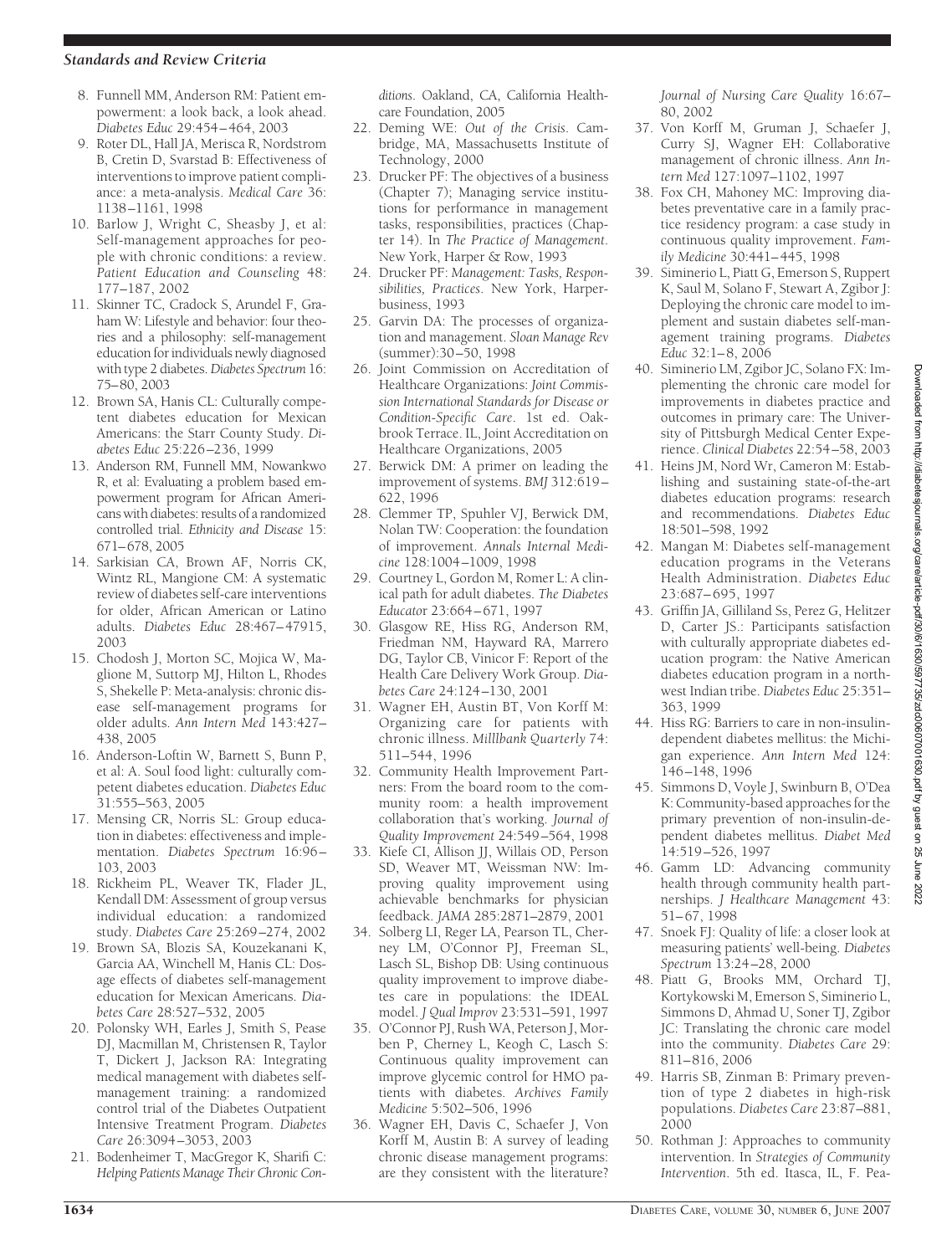cock, 2001, p. 26 – 63

- 51. O'Connor PJ, Pronk NP: Integrating population health concepts, clinical guidelines, and ambulatory medical care systems to improve diabetes care. *J Ambulatory Care Manager* 21:67–73, 1998
- 52. Wagner EH: The role of patient care teams in chronic disease management. *Br Med J* 320:569 –572, 2000
- 53. Hiss RG, Gillard ML, Armbruster BA, McClure LA: Comprehensive evaluation of community-based diabetic patients. *Diabetes Care* 24:690 – 694, 2001
- 54. Jack L: Diabetes Self-Management Education Research: An international review of intervention methods, theories, community partners and outcomes. *Disease Management and Health Outcomes* 11:415– 428, 2003
- 55. Piette JD, Glasgow R: Strategies for improving behavioral health outcomes among patients with diabetes: self-management, education. In *Evidence-Based Diabetes Care*. Gerstein HC, Haynes RB, Eds. Ontario, Canada, BC Decker Publishers 2001, p. 207–251
- 56. Coonrod BA, Betschart J, Harris MI: Frequency and determinants of diabetes patient education among adults in the U.S. population. *Diabetes Care* 17:852– 858, 1994
- 57. Pearson J, Mensing C, Anderson R: Medicare reimbursement and diabetes self-management training: national survey results. *Diabetes Educ* 30:914 –927, 2004
- 58. Siminerio L, Piatt G, Zgibor J: Implementing the chronic care model in a rural practice. *Diabetes Educ* 31:225–234, 2005
- 59. Anderson RM, Goddard CE, Garcia R, Guzman JR, Vazquez F: Using focus groups to identify diabetes care and education issues for Latinos with diabetes. *Diabetes Educ* 24:618 – 625, 1998
- 60. Zgibor JC, Simmons D: Barriers to blood glucose monitoring in a multiethnic community. *Diabetes Care* 25, 2002
- 61. Johnson K, Schubring L: The evolution of a hospital-based decentralized case management model. *Nursing Economics* 17:29 – 48, 1999
- 62. Diabetes Control and Complications Trial Research Group: The impact of the trial coordinator in the Diabetes Control and Complications Trial (DCCT). *Diabetes Educ* 19:509 –512, 1993
- 63. Koproski J, Pretto Z, Poretsky L: Effects of an intervention by a diabetes team in hospitalized patients with diabetes. *Diabetes Care* 20:1553–1555, 1997
- 64. Davis ED: Role of the diabetes nurse educator in improving patient education. *Diabetes Educ* 16:36 – 43, 1990
- 65. Fedderson E, Lockwood DH: An inpatient diabetes educator's impact on length of hospital stay. *Diabetes Educ* 20: 125–128, 1994
- 66. Weinberger M, Kirkman MS, Samsa GP, Shortliffe EA, Landsman PB, Cowper PA, Simel DL, Feussner JR: A nurse-coordinated intervention for primary care patients with non-insulin dependent diabetes mellitus: impact on glycemic control and health-related quality of life. *J Gen Intern Med* 10:59 – 66, 1995
- 67. Spellbring AM: Nursing's role in health promotion. *Nurs Clin North Am* 26:805– 814, 1991
- 68. Glasgow RE, Toobert DJ, Hampson SE, Brown JE, Lewinsohn PM, Donnelly J: Improving self-care among older patients with type II diabetes: the "sixtysomething." study. *Patient Educ Couns* 19:61–74, 1992
- 69. Diabetes Control and Complications Trial Research Group: Expanded role of the dietitian in the Diabetes Control and Complications Trial: implications for practice. *J Am Diet Assoc* 93:758 –767, 1993
- 70. Delahanty LM, Halford BH: The role of diet behaviors in achieving improved glycemic control in intensively treated patients in the Diabetes Control and Complications Trial. *Diabetes Care* 16: 1453–1458, 1993
- 71. Franz MJ, Monk A, Barry B, McLain K, Weaver T, Cooper N, Upham P, Bergenstal R, Mazze R: Effectiveness of medical nutrition therapy provided by dietitians in the management of non-insulin-dependent diabetes mellitus: a randomized, controlled clinical trial. *J Am Diet Assoc* 95:1009 –1017, 1995
- 72. Khakpour D, Thompson L: The nutrition specialist on the diabetes management team. *Clin Diabetes* 16:21–22, 1998
- 73. Baran R, Crumlish K, Patterson H, Shaw J, Erwin G, Wylie J, Duong P: Improving outcomes of community-dwelling older patients with diabetes through pharmacist counseling. *Am J Health Syst Pharm* 56:1535–1539, 1999
- 74. Coast-Senior EA, Kroner BA, Kelley CL, Trilli LE: Management of patients with type 2 diabetes by pharmacists in primary care clinics. *Ann Pharmacother* 32: 636 – 641, 1998
- 75. Huff PS, Ives TJ, Almond SN, Griffin NW: Pharmacist-managed diabetes education service. *Am J Hosp Pharm* 40:991– 993, 1983
- 76. Canter CL: The Asheville Project: Long term-clinical and economic outcomes of a community pharmacy diabetes care program. *J Am Pharm Assoc (Wash)* 43: 173–184, 2003
- 77. Van Veldhuizen-Scott MK, Widmer LB, Stacey SA, Popovich NG: Developing and implementing a pharmaceutical care model in an ambulatory care setting for patients with diabetes. *Diabetes Educ* 21: 117–123, 1995
- 78. Garrentt DG, Blumi BM: Patient self-

management program for diabetes: first-year clinical, humanistic, and economic outcomes. *J Am Pharm Assoc* 45:130 –137, 2005

- 79. Shane-McWhorter L, Fermo JD, Bultemeir NC, Oderda GM: National survey of pharmacist certified diabetes educators. *Pharmacotherapy* 22:1579 –1593, 2002
- 80. Franz MJ, Callahan T, Castle G: Changing roles: educators and clinicians. *Clin Diabetes* 12:53–54, 1994
- 81. Rubin RR, Peyrot M, Saudek CD: Effect of diabetes education on self-care, metabolic control, and emotional well-being. *Diabetes Care* 12:673– 679, 1989
- 82. Campbell EM, Redman S, Moffitt PS, Sanson-Fisher RW: The relative effectiveness of educational and behavioral instruction programs for patients with NIDDM: a randomized trial. *Diabetes Educ* 22:379 –386, 1996
- 83. Rubin RR, Peyrot M, Saudek CD: The effect of a diabetes education program incorporating coping skills, training on emotional well-being, and diabetes self-efficacy. *Diabetes Educ* 19:210 – 214, 1993
- 84. Emerson S: Implementing diabetes selfmanagement education in primary care. *Diabetes Spectrum* 19:79 – 83, 2006
- 85. Satterfield D, Burd, C Valdez L, Hosey G, Eagle Shield J: The "In-Between People": participation of community health representatives and lay health workers in diabetes prevention and care in American Indian and Alaska Native communities.*Health Promotion Practice* 3:66 –175, 2002
- 86. American Association of Diabetes Educators: American Association of Diabetes Educators Position Statement: diabetes community health workers. *Diabetes Educ* 29:818 – 823, 2003
- 87. American Public Health Association (APHA) Policy Statement No. 2001–15. Recognition and support for community health workers' contributions to meeting our nation's health care needs. Policy Statements Adopted by the Governing Council of the American Public Health Association, October 24, 2001. *Am J Public Health* 92:451– 483, 2002
- 88. Norris SL, Chowdhury FE, VanLet K, Horsley T, Brownstein JN, Zhang X, Jack L Jr, Satterfield DW: Effectiveness of community health workers in the care of persons with diabetes. *Diabet Med* 23: 544 –556, 2006
- 89. Lewin SA, Dick J, Pond P, Zwarenstein M, Aja G, van Wyk B, Bosch-Copblanch Z, Patrick M: Lay health workers in primary and community health care. *Cochrane Database Syst Rev* 1:2005
- 90. Norris SL, Nichols PJ, Caspersen CJ, et al: Increasing diabetes self-management education in community settings. a systematic review. *Am J Prev Med* 22:39 –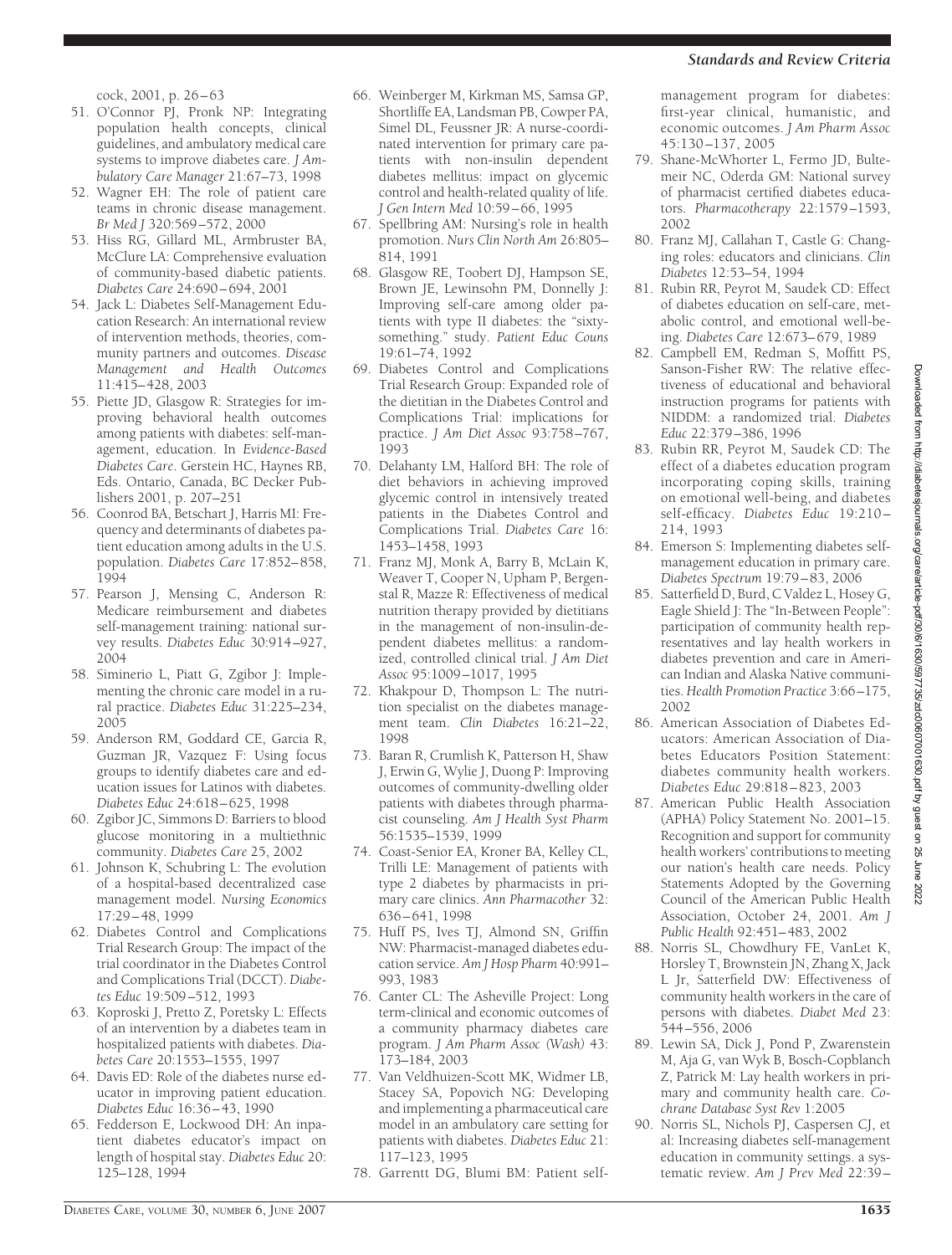43, 2002

- 91. Lorig KR, Ritter P, Stewart AL, et al: Chronic disease self-management programs. *Medical Care* 39:1217–1221, 2001
- 92. Heisler M: Building peer support programs to manage chronic disease: seven models for success. Oakland, CA, California Health Care Foundation, 2006
- 93. Anderson RM, Donnelly MB, Gressard CP: The attitudes of nurses, dietitians, and physicians toward diabetes. *Diabetes Educ* 17:261–268, 1991
- 94. Lorenz RA, Bubb J, Davis D, Jacobson A, Jannasch K, Kramer J, Lipps J, Schlundt D: Changing behavior: practical lessons from the Diabetes Control and Complications Trial.*Diabetes Care* 19:648 –652, 1996
- 95. Ockene JK, Ockene IS, Quirk ME, Hebert JR, Saperia GM, Luippold RS, Merriam PA, Ellis S: Physician training for patient-centered nutrition counseling in a lipid intervention trial. *Prev Med* 24: 563–570, 1995
- 96. Cypress M, Wylie-Rosett J, Engel SS, Stager TB: The scope of practice of diabetes educators in a metropolitan area. *Diabetes Educ* 18:111–114, 1992
- 97. Leggett-Frazier N, Swanson MS, Vincent PA, Pokorny ME, Engelke MK: Telephone communication between diabetes clients and nurse educators. *Diabetes Educ* 23:287–293, 1997
- 98. American Association of Diabetes Educators: The scope of practice for diabetes educators and the standards of practice for diabetes educators. *Diabetes Educ* 26: 25–31, 2000
- 99. Valentine V, Kulkarni K, Hinnen D: Evolving roles: from diabetes educators to advanced diabetes managers. *Diabetes Spectrum* 16:27–31, 2004
- 100. Glasgow RE, Funnell MM, Bonomi AE, Davis CL, Beckham V, Wagner EH: Selfmanagement aspects of the Improving Chronic Illness Care Breakthrough series: design and implementation with diabetes and heart failure teams. *Ann Behav Med* 24:80 – 87, 2002
- 101. Ofman JJ, Badamgarav E, Henning JM, Knight K, Gano AD Jr, Levan RK, Gur-Arie S, Richards MS, Hasselblad V, Weingarten SR: Does disease management improve clinical and economic outcomes in patients with chronic diseases? A systematic review. *Am J Med* 117:182– 192, 2004
- 102. Wensing M, Wollersheim H, Grol R: Organizational interventions to implement improvements in patient care: a structured review of reviews. *Implementation Sci* 1: 2, 2006
- 103. Mazze R, Albin J, Friedman J, Hahn S, Murphy JA, Reese P, Rosen S, Scaggs C, Shamoon H, Vaccaro-Olko MJ: Diabetes education teams. *Professional Education in Diabetes: Proceedings of the DRTC Conference.* National Diabetes Information

Clearinghouse and National Institute of Diabetes and Digestive and Kidney Diseases, National Institutes of Health, December 1980

- 104. Skovlund SE, Peyrot M, on behalf of the DAWN International Advisory Panel: The Diabetes Attitudes, Wishes, and Needs (DAWN) program: a new approach to improving outcomes of diabetes care. *Diabetes Spectrum* 18:136 –142, 2005
- 105. Norris SL, Nichols PJ, Caspersen CJ, Glasgow RE, Emgelgau MM, Jack J, Snyder SR, Carande-Kulis VG, Isham G, Garfield S, Briss P, McCulloch D, and the Task Force on Community Preventive Services. Increasing diabetes self-management education in community settings: a systematic review. *Am J Prev Med* 22:33– 66, 2002
- 106. Norris SL, Zhang X, Avenell A, Gregg E, Bowman B, Serdula M, Brown TJ, Schmid CH, Lau J: Long term effectiveness of lifestyle and behavioral weight loss interventions in adults with type 2 diabetes: a meta-analysis. *Am J Med* 117: 762–74, 2004
- 107. Ellis SE, Speroff T, Dittus RS, Brown A, Pichert JW, Elasy TA: Diabetes patient education: a meta-analysis and meta-regression. *Patient Educ Counsel* 52:97– 105, 2004
- 108. Brown SA: Studies of educational interventions in diabetes care: a meta-analysis revisited. *Patient Educ Counsel* 16: 189 –215, 1990
- 109. Armour TA, Norris SL, Jack L Jr, Zhang X, Fisher L: The effectiveness of family interventions in people with diabetes mellitus: a systematic review. *Diabet Med* 10:1295–1305, 2005
- 110. Redman BK: *The Practice of Patient Education*. 10th ed. St. Louis, MO, Mosby, 2007
- 111. Wikipedia. Curriculum definition. Available at http://en.wikipedia.org/ wiki/Curriculum. Accessed January 7, 2007
- 112. Mulcahy K, Maryniuk M, Peeples M, Peyrot M, Tomky D, Weaver T, Yarborough P: Diabetes self-management education core outcome measures. *Diabetes Educ* 29:768 – 803, 2003
- 113. American Association of Diabetes Educators: The scope of practice, standards of practice, and standards of professional performance for diabetes educators. *Diabetes Educ* 31:487–513, 2005
- 114. American Diabetes Association. Standards of medical care in diabetes. *Diabetes Care* 20 (Suppl. 1):S4 –S41, 2007
- 115. American Diabetes Association: Nutrition recommendations and interventions for diabetes: a position statement of the American Diabetes Association (Position Statement). *Diabetes Care* 30 (Suppl. 1):S48 –S65, 2007
- 116. Reader D, Splett P, Gunderson EP: Im-

pact of gestational diabetes mellitus nutrition practice guidelines implemented by registered dietitians on pregnancy outcomes. *J Am Dietetic Association* 9: 1426 –1433, 2006

- 117. Kulkarni K, Boucher JL, Daly A, Shwide-Slavin C, Silvers BT, O-Sullivan-Maillet J, Pritchett E, American Dietetic Association, Diabetes Care and Education Practice Group, American Dietetic Association: Standards of practice and standards of professional performance for registered dietitians (generalist, specialty, and advanced) in diabetes care. *J Am Dietetic Association* 105:819 – 824, 2005
- 118. Blanchard MA, Rose LE, Taylor J, Mc-Entee MA, Latchaw L: Using a focus group to design a diabetes program for an African American population. *Diabetes Educ* 25:917–923, 1999
- 119. Sarkadi A, Rosenqvist U: Study circles at the pharmacy – a new model for diabetes education in groups. *Patient Ed and Counselling* 37:89 –96, 1999
- 120. Norris SL: Health related quality of life among adults with diabetes. *Curr Diab Reports* 5:124 –30, 2005
- 121. Tang TS, Gillard ML, Funnell MM, et al: Developing a new generation of ongoing diabetes self-management support interventions (DSMS): a preliminary report. *Diabetes Educ* 31:91–97, 2005
- 122. Funnell MM, Nwankwo R, Gillard ML, Anderson RM, Tang TS: Implementing an empowerment-based diabetes selfmanagement education program. *Diabetes Educ* 31:53– 61, 2005
- 123. Glazier RH, Bajcar J, Kennie NR, Willson K: A systematic review of interventions to improve diabetes care in socially disadvantaged populations. *Diabetes Care* 26:1675– 88, 2006
- 124. Samuel-Hodge CD, Keyserling TC, France R, Ingram AF, Johnston LF, Pullen Davis L, Davis G, Cole AS: A church based diabetes self-management education program for African Americans with type 2 diabetes. *Prev Chronic Dis* 3:A93, 2006
- 125. Trento M, Passera P, Borgo E, Tomalino M, Bajardi M, Cavallo F, Porta M: A 5-year randomized controlled study of learning, problem solving ability, and quality of life modifications in people with type 2 diabetes managed by group care. *Diabetes Care* 27:670 – 675, 2004
- 126. Izquierdo RE, Knudson PE, Meyer S, Kearns J, Ploutz-Snyder R, Weinstock R: A comparison of diabetes education administered through telemedicine versus in person. *Diabetes Care* 26:1002–1007, 2003
- 127. Garrett N, Hageman CM, Sibley SD, Davern M, Berger M, Brunzell C, Malecha K, Richards SW: The effectiveness of an interactive small group diabetes intervention in improving knowledge,